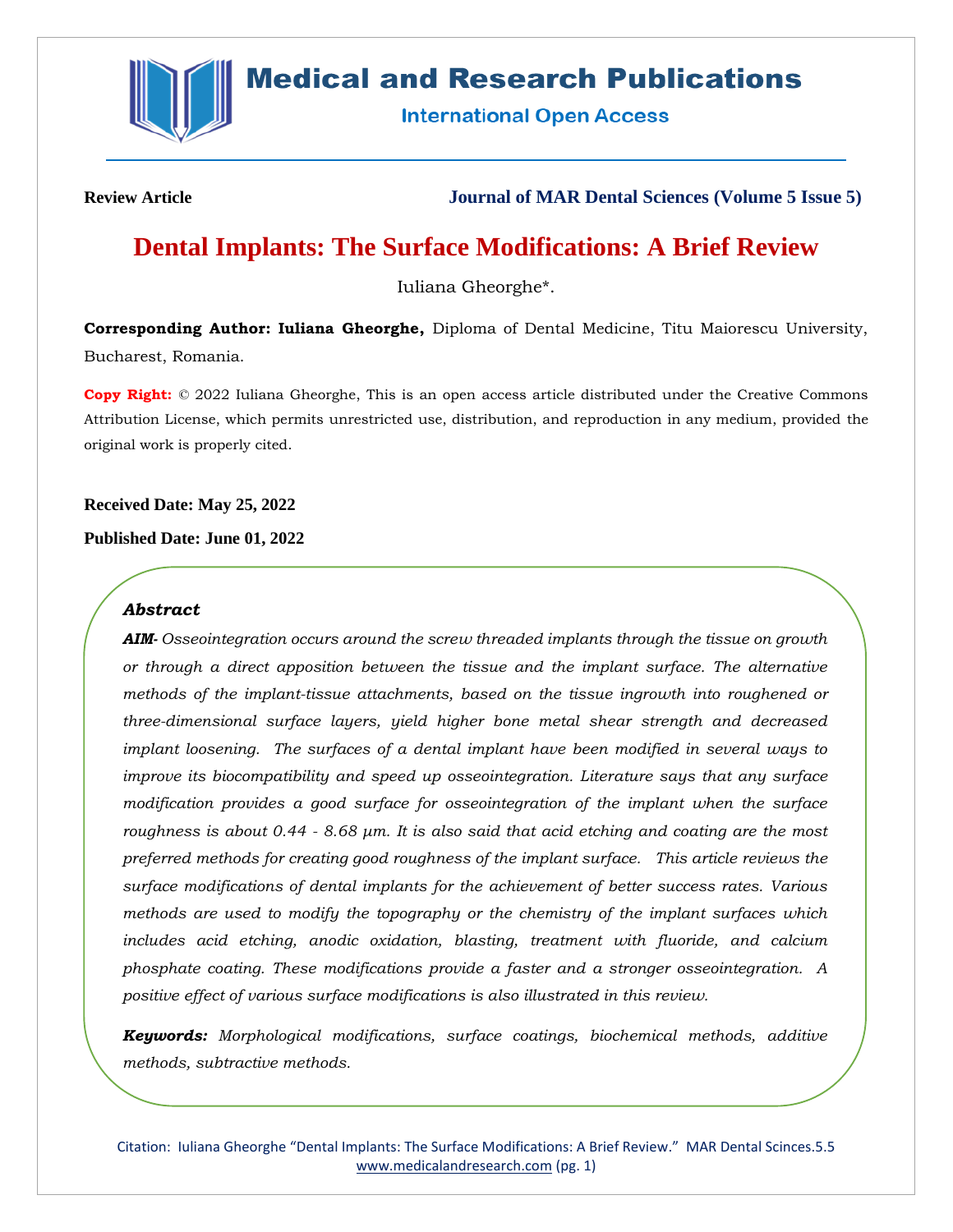# **Introduction**

The goal of research in the field of implantology is to design the implants that bring about controlled and rapid integration into the surrounding tissues. Events that leads to the stability of an implant takes place mainly at the tissue–implant interface. Formation of the tissue-implant interface is complex process and requires a number of factors which includes the implant-related factors, such as materials, shapes, topography, and surface chemistry and the mechanical loading, surgical technique. Patient factors such as the quantity and quality of bone also matters. The bone implant interface can be controlled by the selection and modification of the biomaterial from which is made. These include morphological, physiochemical and biochemical methods. The morphological methods involve alterations in the surface morphology and roughness, such as hydroxyapatite coating or blasting and etching. The physiochemical methods involve modification of the surface energy, the surface charge and the surface composition. The biochemical surface modification endeavours to utilize the current understanding of the biology and the biochemistry of the cellular function and differentiation.<sup>1</sup> The aim of the present review is to briefly describe the various implant surface modifications and the advantages of various surface modification procedures.

#### **Surface Topography of Implant Surface**

Two surface characteristics are commonly cited as an important determinant for tissue responses.<sup>2</sup> One which is the topographic or the morphological features of the implant while the other is the chemical properties. Independent studies of the topographic and chemical properties are confounded as the methods used to alter the surface morphology mostly leads to changes in surface chemistry.<sup>3</sup> In the newer methods for altering the surface characteristics, great attention has been focused on the changes in surface roughness and chemistry.<sup>4</sup> The surface topography describes surface of implants as "rough" or ''smooth''. Compared to smooth surfaces, textured implants surfaces exhibit more surface area for integrating with bone via osseointegration process. Textured surface also allows ingrowth of the tissues. Surface topography can produce orientation and guide locomotion of special cells and has the ability to directly affect shape and function of them.

Surface topography can be classified as

## **A) Sykaras and coworkers5 have classified implant surfaces as:**

- Minimally rough  $(0.5-1 \mu m)$
- Intermediately rough  $(1-2 \mu m)$
- Rough (2–3 μm).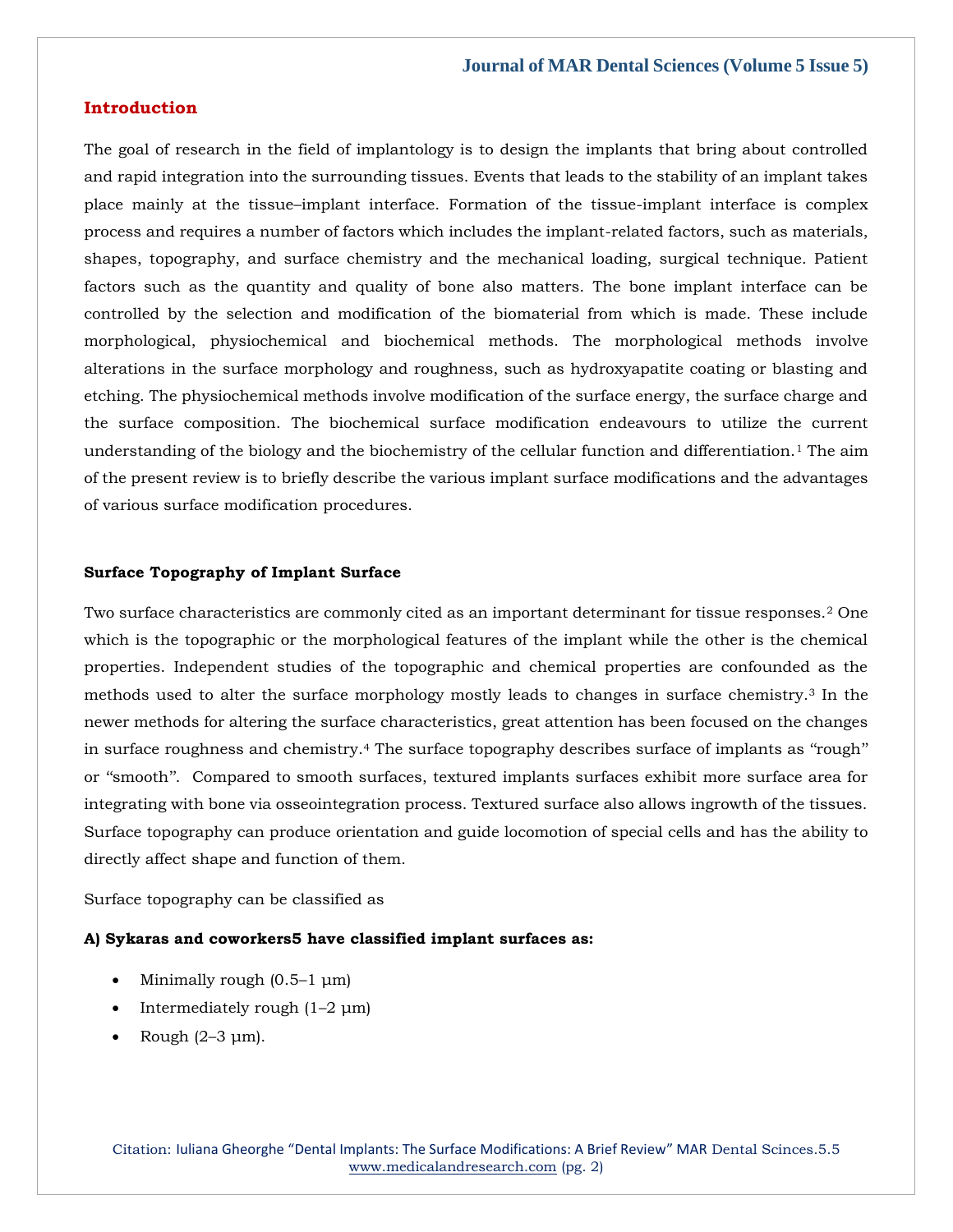## **B) Based on texture obtained**

- Concave texture (mainly by additive treatments such as hydroxyapatite coating and titanium plasma spraying)
- Convex texture (mainly by subtractive treatment such as etching and blasting).

# **C) Based on orientation of irregularities**

- Isotopic surfaces: It has the same topography independent of measuring direction
- Anisotropic surfaces: It has clear directionality and differs considerably in roughness.<sup>6</sup>

# **Surface Modifications**

By increasing the surface roughness, an increase in the osseointegration rate and the biomechanical fixation of titanium implants have been observed. The implant modifications can also be achieved either by additive or subtractive methods.

The additive methods employed the treatment in which other materials are added to the surface, either superficial or integrated, and categorized into coating and impregnation, respectively. While impregnation implies that the material/chemical agent is fully integrated into the titanium core, such as calcium phosphate (CaP) crystals within titanium oxide (TiO2) layer or incorporation of fluoride ions to surface, the coating on the other hand is addition of material/agent of various thicknesses superficially on the surface of core material.

The coating techniques can include:

- Titanium plasma spraying (TPS)
- Plasma sprayed hydroxyapatite (PSHA) coating
- Alumina coating, and
- Biomimetic CaP coating.

Meanwhile, the subtractive techniques are the procedure to either remove the layer of core material or plastically deform the superficial surface and thus roughen the surface of core material.

The common subtractive techniques are:

- Large-grit sands or ceramic particle blasts
- Acid etch, and
- Anodization.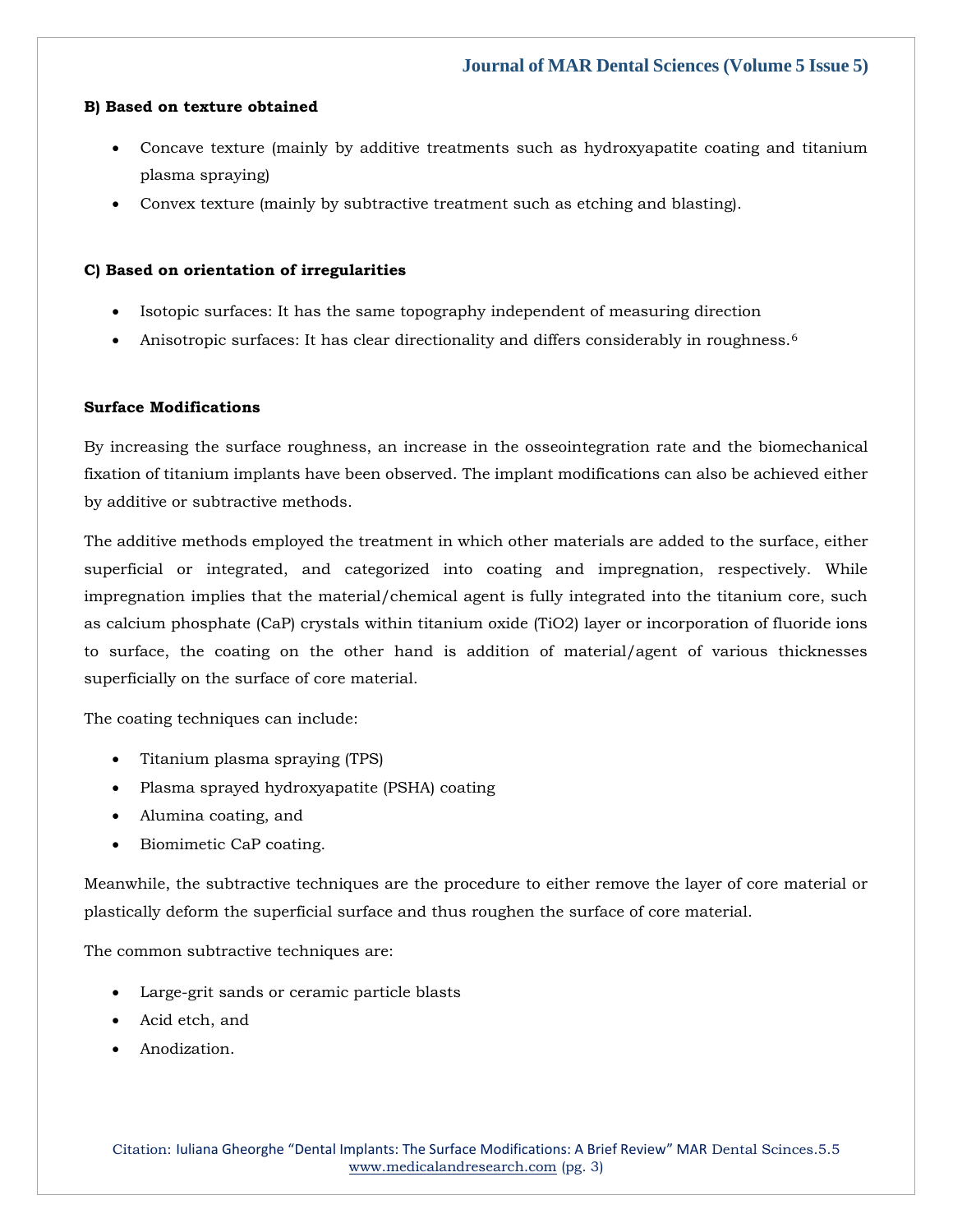The various approaches for surface modifications are classified mainly into 3 categories:

- a) Morphological
- b) Physiochemical
- c) Biochemical

**Morphological:** These procedures involving physical treatment generally result in rough or smooth surfaces which can enhance the adhesion, proliferation, and differentiation of cells. Include grinding, blasting, machining, and polishing.

**Biochemical**: A chemical treatment, either using acids or using alkali solution of titanium alloys, in particular, is normally performed not just only to alter the surface roughness but also to modify the composition and to induce the wettability or the surface energy of the surface. Methods of surface modification of titanium and its alloys by chemical treatment are based on chemical reactions occurring at the interface between titanium and a solution done to alter surface roughness and composition and enhance wettability/surface energy. This includes chemical treatment with acids or alkali, hydrogen peroxide treatment, sol-gel, chemical vapor deposition, and anodization

**Physiochemical:** As for physical treatment of implant surfaces such as plasma spray or thermal spray, it is often carried out on the outer coating surface to improve the esthetic of the material and its performance. In addition, ion implantation, laser treatment and sputtering, alkali/acid etching, and ion deposition are also utilized.

#### **Description Of Various Methods**

Turned or Machined and Blasted Dental Implant Surface

In initial studies, screw shaped implants were prepared with different surface topographies as machined and blasted surfaces and the topography was measured by using a confocal laser scanning profilometer, their surface roughness being characterized by using height and spatial descriptive patterns.8 In implant research, the term 'machined surface' is often used as a description of a turned, milled or sometimes a polished surface.<sup>9</sup>

Blasting with particles of various diameters is one of the frequently used method of surface alteration.<sup>10</sup> It is mainly done by Al2O3 and TiO2 with particle size ranging from small, medium to large grit. Roughness depends upon particle size, time of blasting, pressure and distance from the source of particle to the implant surface.<sup>11</sup> The turned surface has an average roughness of 0.96μm and an average peak spacing of 8.6μm. Blasting the implant screws with 25-75μm alumina particles results in an isotropic surface with average height deviations of 1.1 and 1.5μm respectively. Blasting with 250μm alumina particles results in a less isotropic surface and an average height deviation of about 2.0μm8.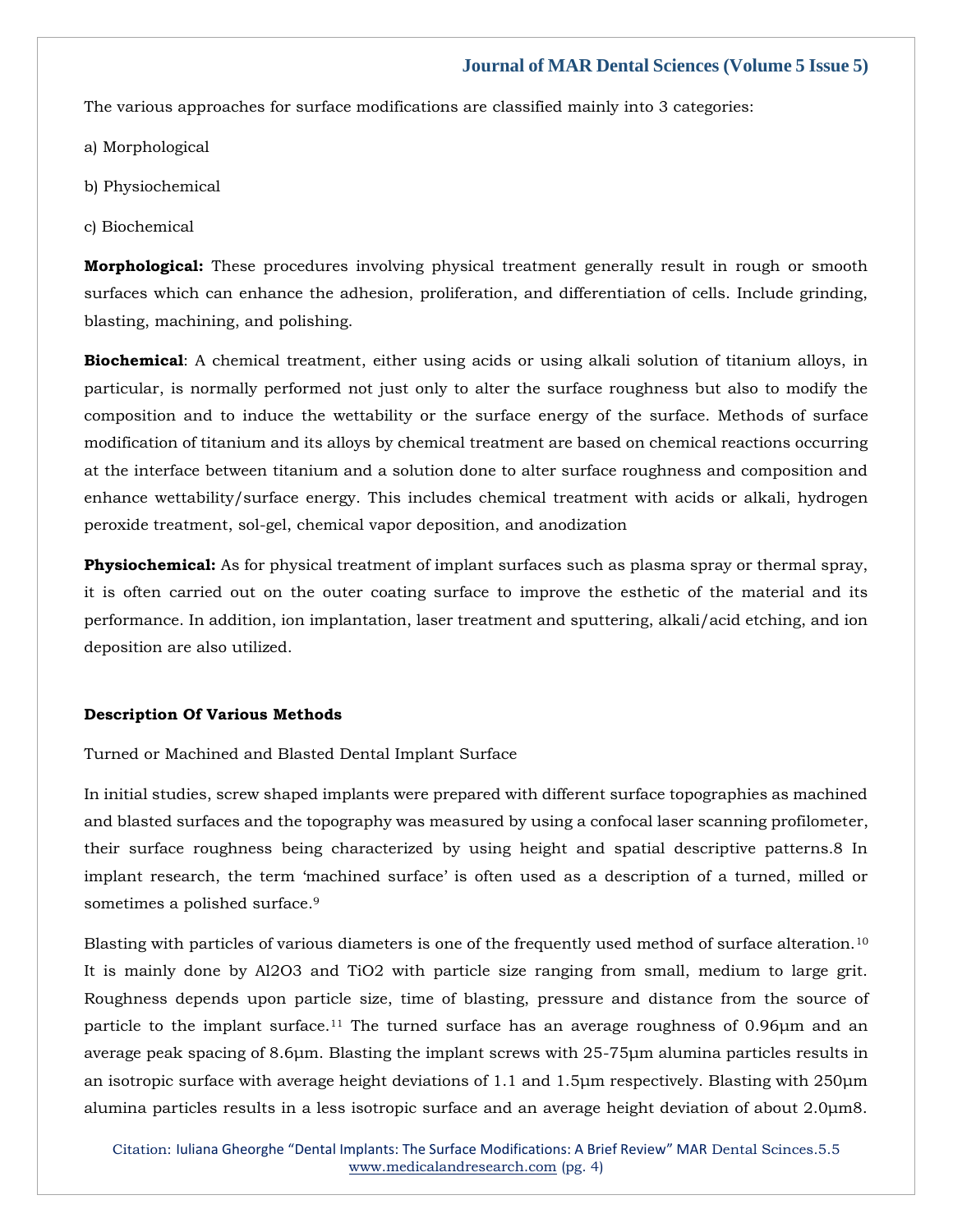Several commercial implant systems are machined with the turning process and the surface roughness which is achieved with the 250μm blast particles is comparable to that of some commercial plasma sprayed and hydroxyapatite coated implants.<sup>12</sup> A series of investigations have demonstrated a firmer bone fixation of the implant with an average surface roughness (sa) of 1-1.5μm than those of smoother implants with an average surface roughness of 0.6μm.

# **Advantages:**

- Studies have shown that it allows adhesion, proliferation and differentiation of osteoblasts.<sup>13</sup>
- Has been found that fibroblasts adhere to the surface with difficulty and hence could limit soft tissue proliferation.<sup>14</sup>
- Increase bone formation.

### **Chemical Etching**

Metallic implant is immersed into an acidic solution, which erodes its surface, creating pits of specific diameter and shape.<sup>15</sup> Concentration of acidic solution, time and temperature are factor determining the result of chemical attack and microstructure of the surface.

#### **a) Dual acid etched technique:16 Proposed to produce a micro texture rather than macro texture.**

#### **Advantages:**

- Higher adhesion and expression of platelet and extracellular genes.
- Helps in colonization of osteoblasts at the site.
- Promote osseointegration.

### **b) Sandblasted and acid etched:**

Sand and grit blasting are used to modify the implant surface by using titanium oxide and alumina particles. 25μm particles of TiO2 are used to grit the blast. The large grit sandblasting particles are corundum 0.25- 0.5mm and the medium grit particles are 250-500μm in size. Acid etching can be done by using an HCL/H2SO4 mixture or by pickling in 2% HF/10%HNO3. These processes leave pits and craters. In addition to the surface roughness, sand blasting and acid etching can remove the surface contaminants and increase the surface reactivity of the metal.<sup>17</sup>

Sand blasted and acid etched surfaces have a hydrophobic surface and the new SLA active implants have a hydrophilic surface which shows a stronger bone response. These have an sa of 1.75μm and a developed surface area ratio of 143%, which is indicative of the high density of the peaks than are seen in the SLA implants.<sup>18</sup> The original Branemark turned pure Ti implants had an surface area of 0.9μm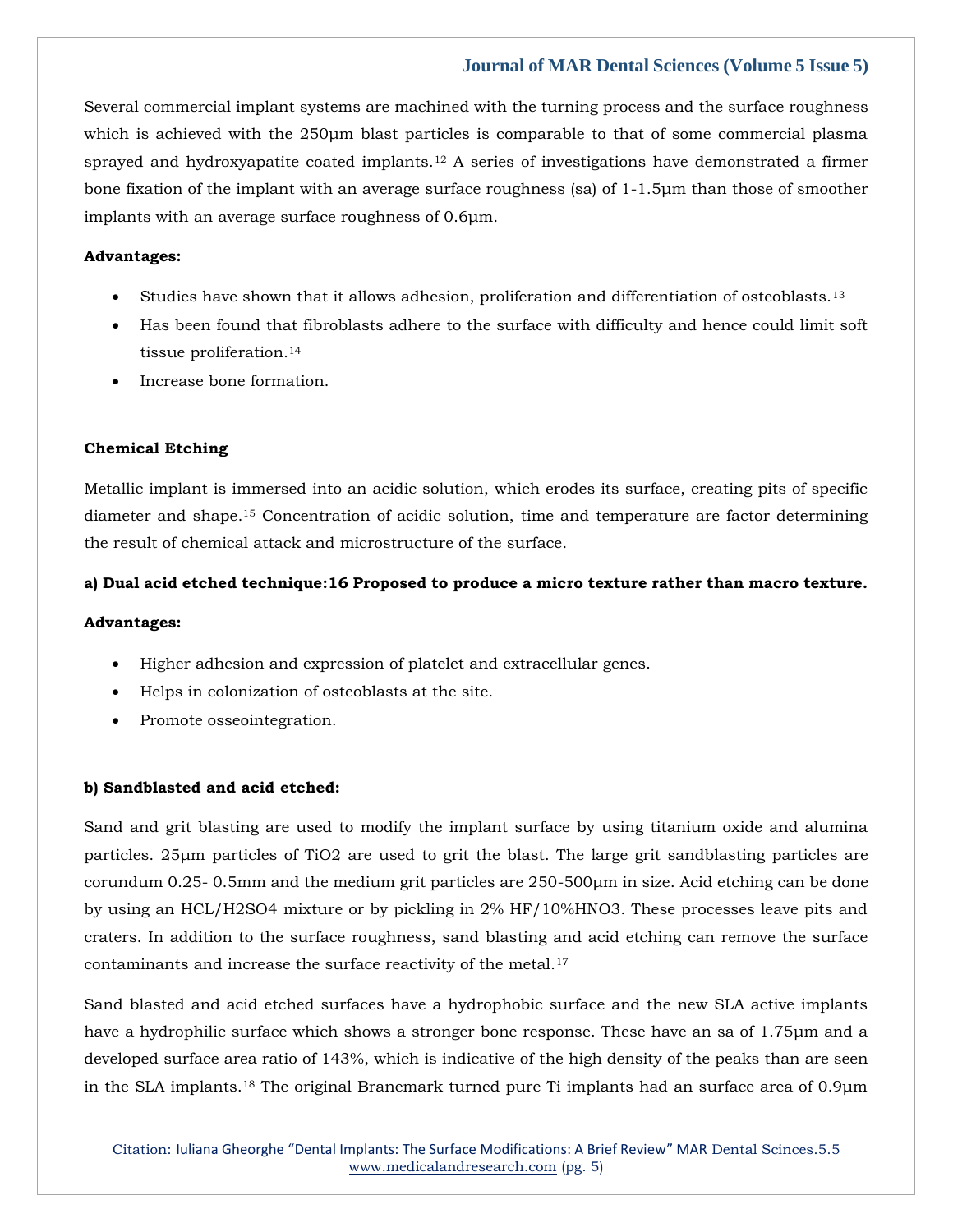and a developed surface area ratio of 34%. The different etching processes also may lead to the formation of Titanium hydrides (TiH2 TiH3, TiH4 or a combination which needs investigation) and the replacement of hydride by oxygen results in the slow transformation of the implant surface, resulting in nanometre sized particles of titanium on the surface. The nano roughness may be important in the protein adhesion, immediately after the implant placement.<sup>18</sup>

# **Advantages:**

- Increase the rate and amount of the bone formation
- Enchanced alkaline phosphatase specific activity.
- Increased osteocalcin production.
- Increased transforming growth factor beta and prostaglandin E2.

#### **c) Porus Surfaces**

These are produced when spherical powder of metallic/ceramic material becomes coherent mass with the metallic core of implant body.5 These are characterized by pore size, shape, volume and depth which are affected by size of spherical particles and the temperature and pressure of the sintering chamber.

#### **Advantages:**

- A secure 3-D interlocking interface with bone
- Predictable and minimal crestal bone remodeling
- Short healing time
- Provide space, volume for cell migration and attachment and thus support contact osteogenesis.

### **d) Flouride Surface Treatments**

Jimbo et al<sup>19</sup> showed the surface hydrophilicity of the implants when they were treated with fluoride containing acids. Based on biomechanical and histomorphometric data, the fluoride modified titanium implants demonstrated a firmer bone anchorage than the unmodified implants, after a short healing period. The formation of fluoridated HA and flourapatite in the calcified tissues has been demonstrated.

### **Advantages:**

- Increased seeding rate of the apatite crystals.
- Increased stimulation of the osteoprogenitor cells.
- Increased alkaline phosphatase activity and
- Increased incorporation of newly formed collagen into the bone matrix.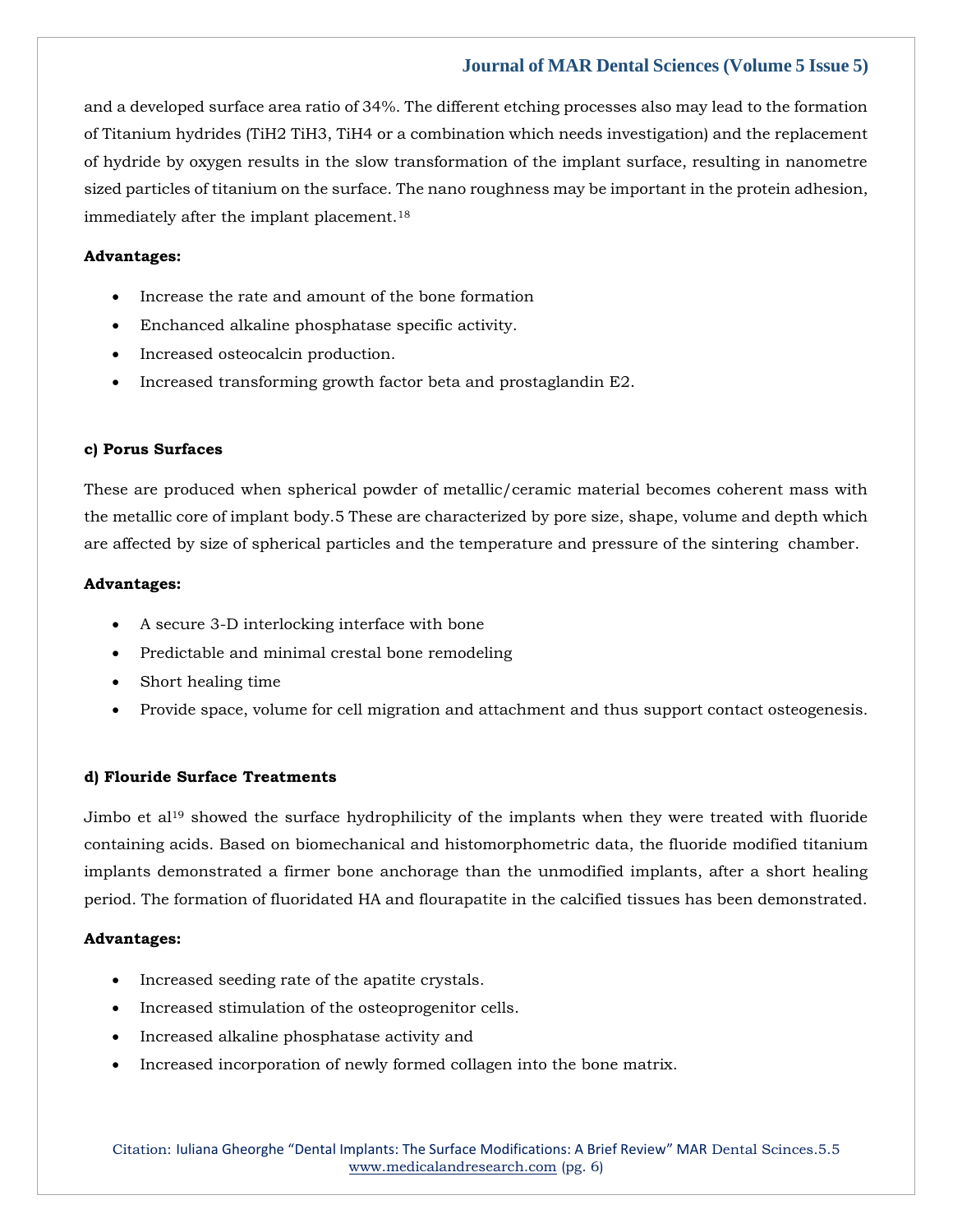## **e) Anodised Surface Implants**

Oxidation process can be used to change the characteristic of oxide layer and make it more biocompatible. Anodized surface implants are implants which are placed as anodes in galvanic cells, with phosphoric acid as the electrolyte and current is passed through them. The surface oxides grow from the native state of 5nm to approximately 10,000nm.18 This results in a surface with micropores of variable diameter and demonstrates lack of cytotoxicity and increased cell attachment and proliferation.

### **Advantages:**

- Increased cell attachment and proliferation.
- More Biocompatible.

### **Surface Coatings**

### **a) Hydroxyapatite (HA) coatings**

CaP coatings, mainly composed by HA, have been used as a biocompatible, osteoconductive, and resorbable blasting materials. The idea behind the clinical use of HA is to use a compound with a similar chemical composition as the mineral phase of the bone to avoid connective tissue encapsulation and promote peri-implant bone apposition. For this matter, CaP coatings disclose osteoconductive properties allowing for the formation of bone on its surface by attachment, migration, differentiation, and proliferation of bone-forming cells. In the resorbable ones, following implantation, the release of CaP into the peri-implant region increases the saturation of body fluids and precipitates a biological apatite onto the surface of the implant.<sup>20</sup> This layer of biological apatite might contain endogenous proteins and serve as a matrix for osteogenic cell attachment and growth and, therefore, improve osseointegration. Plasma sprayed hydroxyapatite (PSHA) coatings are the most commonly found among the commercially available CaP coatings.

HA coatings on implant surface are carried by various methods:

• Plasma spraying (PSHA): The stream of the HA powder is blown through a very high temperature flame that partially melts and ionizes the powder, which emerges from the flame, hitting the metallic surface which has to be coated. This method uses carrier gas which ionizes the forming plasma and superheats the particles of HA, which undergo partial melting and are propelled towards the surface which has to be coated, producing around 50μm thick coatings. The most stable of the plasma sprayed calcium phosphate coatings is flourapatite. The plasma sprayed HA coatings rely on the mechanical interlocking between a grit blasted or etched metallic surface and ceramic for physical integrity during the implant placement.<sup>21</sup>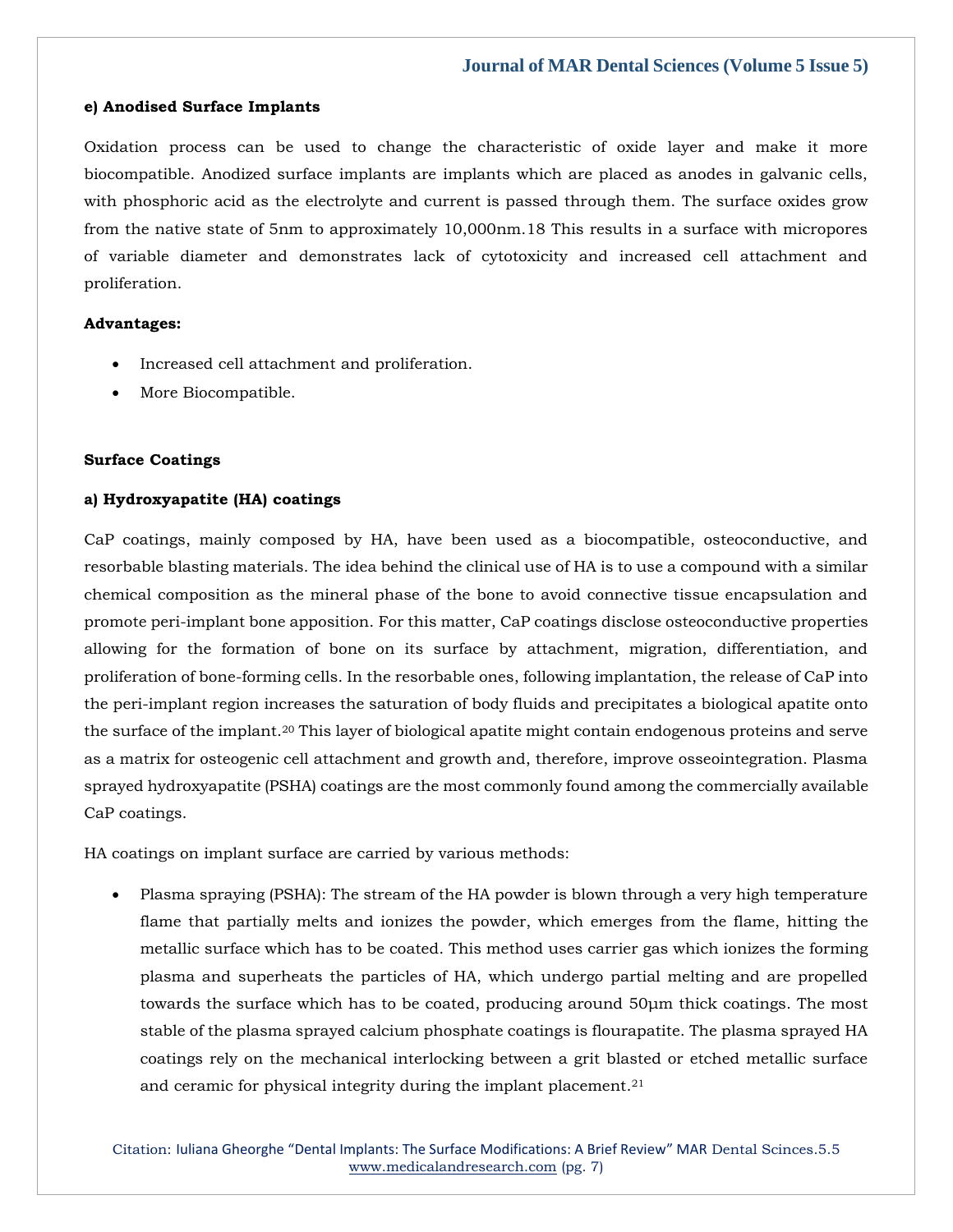- The vacuum deposition/sputtering techniques: These techniques include ion beam sputtering, radiofrequency sputtering (a radiofrequency magnetic sputtering apparatus with a base pressure of 10-6 mbs ; the sputtering is performed in a mix of argon and reactive gases to obtain a desired HA stoichiometry) and pulsed laser deposition.<sup>22</sup>
- The sol gel and dip coating method: In this technique, the coating is fired at 800-900ºC to melt the carrier glass to achieve its bonding to the metallic substrate. The precursor of the final product is placed in the solution and the metal implant which has to be coated is dipped into the solution and is withdrawn at a prescribed rate. It is then heated to create a more dense coating.
- Electrolytic process: Electrophoresis and electrolytic deposition are two processes that deposit HA out of a bath of proper chemistry. The porous surface materials can be uniformly coated and the original composition of the ceramic can be maintained.<sup>1</sup>

#### **Advantages:**

- HA coating can lower the corrosion rates of same substrate alloys.
- HA coating can be credited with enabling to obtain improved bone implant attachment.
- Have higher success rates in maxilla.
- Being osteoconductive in nature, more bone deposited is noted.

### **b) Nanotitania Coatings**

Nanotitania coatings were prepared during a study by using the sol-gel technique. Commercially available tetra isopropyl orthotitanate was dissolved in absolute ethanol. Ethyleneglycol monoethylether, deionized water and fuming HCl 37% were dissolved in ethanol. The two solutions were mixed rapidly and stirred effectively for 3 minutes. The coating sol was aged at 0ºC for 24hours before the Ti substrates were dip coated and the substrate was withdrawn at 0.30mm/s. The coated substrates were heat treated at 500ºC for 10minutes, cleaned ultrasonically in acetone for 5 minutes and dried at ambient temperature.<sup>23</sup>

### **Advantages:**

- Increased feature density and a large feature coverage area as compared to the nano-HA implants.
- Presented more binding sites for the protein cell attachment and for increased bone contact.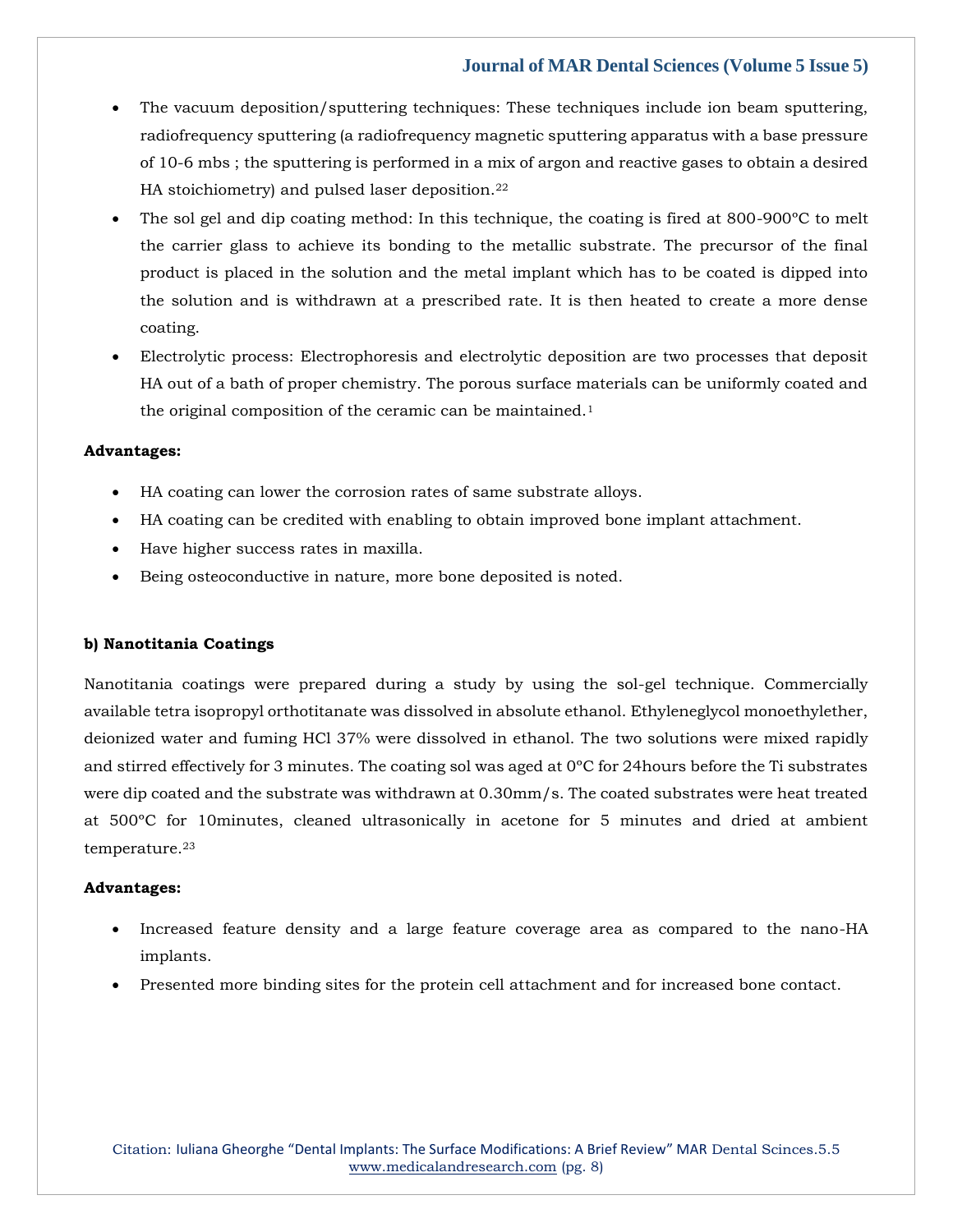#### **c) Peptide coatings**

This involves the coating of titanium implant surface with synthetic arginylglycylaspartic acid (RGD) peptides that contain binding sites for integrin receptors.<sup>24</sup>

#### **d) Antibiotic coatings**

Antibiotics such as cephalothin, carbenicillin, amoxicillin, cefamandol, tobramycin, gentamicin, and vancomycin can bind to calcium-based coatings of implants, as well as be released from it. This antibiotic-releasing coating also retains its antimicrobial properties.<sup>25</sup>

#### **e) Growth factor coatings**

The implant surface can be coated with various bone formation stimulating agents to accelerate angiogenesis and bone formation around implants. These growth factors coating the implant can be bone morphogenetic proteins (BMPs), transforming growth factor b1 (TGF-b1), vascular endothelial growth factors (VEGFs), platelet-derived growth factors (PDGFs), or insulin-like growth factors (IGFs). BMPs can be directly incorporated into the implant surface, or they can be incorporated via the use of a plasmid containing the BMP-encoding gene.<sup>26</sup>

#### **f) Bone modulating agent coatings**

The implant surface can also be coated with bone remodelling associated agents like bisphosphonates. Bisphosphonates have a great chemical affinity for calcium phosphate molecules and thus can be incorporated via the biomimetic coating procedure. Bisphosphonates can also be coupled with RGD peptides and chemically absorbed on titanium to produce synergistic osteogenic effects.<sup>27</sup>

# **Conclusion**

Despite the fact that implant have excellent survival rate, still implant failures still occur in some patients. These kinds of patients remain a challenge in dental implantology and requires a quick need for surface biomodifications of implant surfaces for better osseointegration after implant insertion. The main goal for research on surfaces modifications is to facilitate the long term bone-implant interface contact and the ability of implant to be placed in fresh extraction sockets and newly grafted sites. Therefore, the research on surface modifications always has a positive influence and has proven to be more advantageous.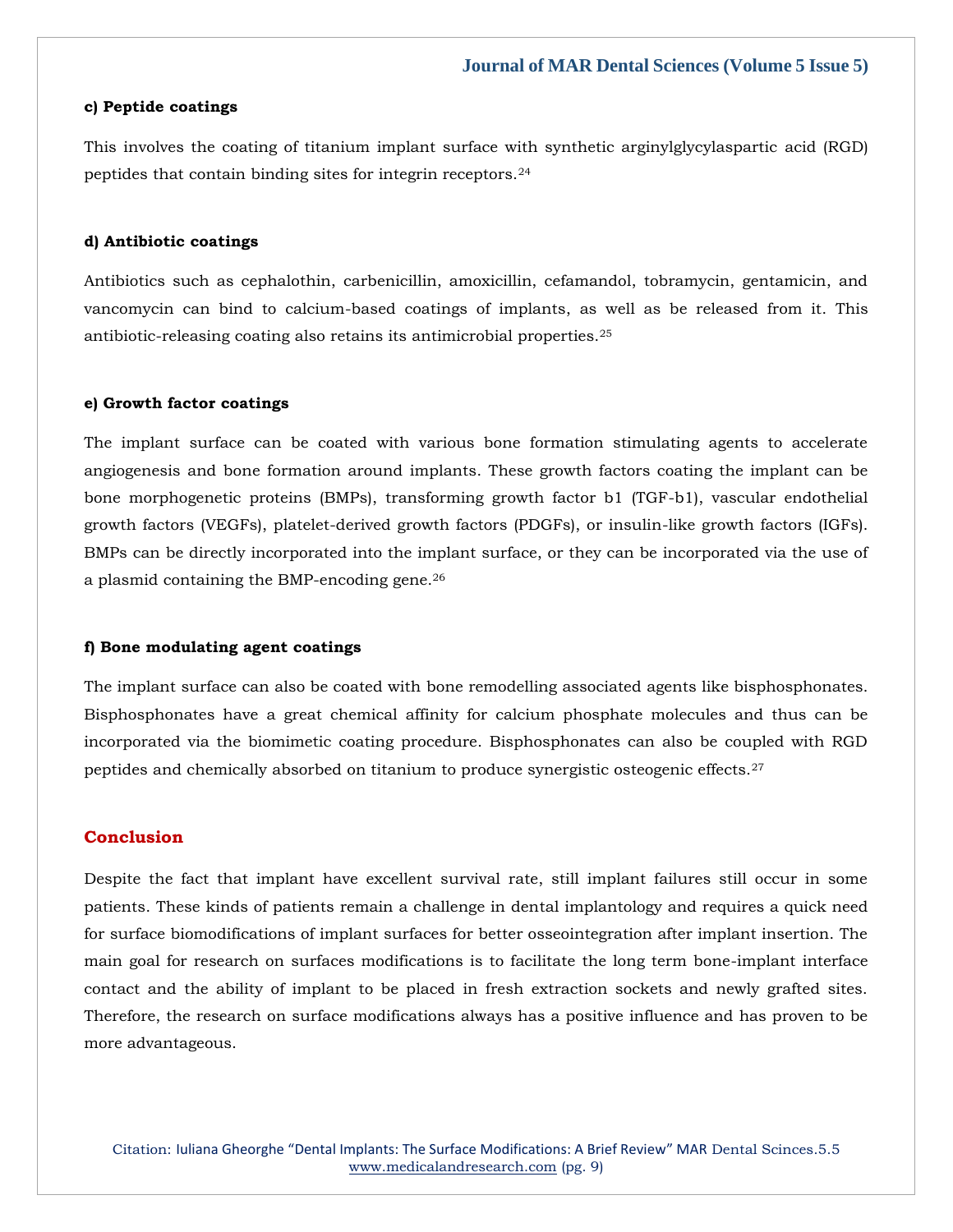#### **References**

[1. Muddugangadhar BC, Amarnath GS, Tripathi S, Dikshit S, Divya MS. Biomaterials for dental](https://www.google.com/search?q=Biomaterials+for+dental+implants%3A+An+overview.&oq=Biomaterials+for+dental+implants%3A+An+overview.&aqs=chrome..69i57.532j0j7&sourceid=chrome&ie=UTF-8)  [implants: An overview. Int J Oral Implantology Clin Res 2011;2\(1\):13-24.](https://www.google.com/search?q=Biomaterials+for+dental+implants%3A+An+overview.&oq=Biomaterials+for+dental+implants%3A+An+overview.&aqs=chrome..69i57.532j0j7&sourceid=chrome&ie=UTF-8)

[2. Hulbert SF, Morrison SJ, Klawitter JJ. Tissue reaction to three ceramics of porous and non-porous](https://www.google.com/search?q=Tissue+reaction+to+three+ceramics+of+porous+and+non-porous+structures.+&sxsrf=ALiCzsag4qaEL68X-aNxSlmJvV7jTPah6g%3A1653719588733&ei=JMKRYsGwLKjFz7sPovG7yAs&ved=0ahUKEwjB0pPFyYH4AhWo4nMBHaL4DrkQ4dUDCA4&oq=Tissue+reaction+to+three+ceramics+of+porous+and+non-porous+structures.+&gs_lcp=Cgdnd3Mtd2l6EAw6BwgjEOoCECdKBAhBGABKBAhGGABQxAFYxAFgpgVoAXABeACAAXiIAXiSAQMwLjGYAQCgAQGgAQKwAQrAAQE&sclient=gws-wiz)  [structures. J Biomed Mater Res 1972;6\(5\):347-74.](https://www.google.com/search?q=Tissue+reaction+to+three+ceramics+of+porous+and+non-porous+structures.+&sxsrf=ALiCzsag4qaEL68X-aNxSlmJvV7jTPah6g%3A1653719588733&ei=JMKRYsGwLKjFz7sPovG7yAs&ved=0ahUKEwjB0pPFyYH4AhWo4nMBHaL4DrkQ4dUDCA4&oq=Tissue+reaction+to+three+ceramics+of+porous+and+non-porous+structures.+&gs_lcp=Cgdnd3Mtd2l6EAw6BwgjEOoCECdKBAhBGABKBAhGGABQxAFYxAFgpgVoAXABeACAAXiIAXiSAQMwLjGYAQCgAQGgAQKwAQrAAQE&sclient=gws-wiz)

[3. Jamesh M, Sankara TS, Chu PK. Thermal oxidation of titanium: evaluation of corrosion resistance as](https://www.google.com/search?q=Thermal+oxidation+of+titanium%3A+evaluation+of+corrosion+resistance+as+a+function+of+cooling+rate.+&sxsrf=ALiCzsaMQhgZwnCJQoKgert9VIgRPk9Vbw%3A1653719610851&ei=OsKRYpnHM7O_3LUPy9aY4Aw&ved=0ahUKEwiZzNnPyYH4AhWzH7cAHUsrBswQ4dUDCA4&oq=Thermal+oxidation+of+titanium%3A+evaluation+of+corrosion+resistance+as+a+function+of+cooling+rate.+&gs_lcp=Cgdnd3Mtd2l6EAw6BwgjEOoCECdKBAhBGABKBAhGGABQhwJYhwJgyQVoAXAAeACAAXiIAXiSAQMwLjGYAQCgAQGgAQKwAQrAAQE&sclient=gws-wiz)  [a function of cooling rate. Materials Chemistry and Physics 2013;138\(2-3\):565-72.](https://www.google.com/search?q=Thermal+oxidation+of+titanium%3A+evaluation+of+corrosion+resistance+as+a+function+of+cooling+rate.+&sxsrf=ALiCzsaMQhgZwnCJQoKgert9VIgRPk9Vbw%3A1653719610851&ei=OsKRYpnHM7O_3LUPy9aY4Aw&ved=0ahUKEwiZzNnPyYH4AhWzH7cAHUsrBswQ4dUDCA4&oq=Thermal+oxidation+of+titanium%3A+evaluation+of+corrosion+resistance+as+a+function+of+cooling+rate.+&gs_lcp=Cgdnd3Mtd2l6EAw6BwgjEOoCECdKBAhBGABKBAhGGABQhwJYhwJgyQVoAXAAeACAAXiIAXiSAQMwLjGYAQCgAQGgAQKwAQrAAQE&sclient=gws-wiz)

[4. Jokstad A. Osseointegration and dental implants. John Wiley & Sons 2009.](https://www.google.com/search?q=Osseointegration+and+dental+implants&sxsrf=ALiCzsaS_iQJwsXJUtAP6PPHVkLhPeUqQw%3A1653719627295&ei=S8KRYpvOEYbfz7sP6s-r4Ac&ved=0ahUKEwjbn8XXyYH4AhWG73MBHernCnwQ4dUDCA4&oq=Osseointegration+and+dental+implants&gs_lcp=Cgdnd3Mtd2l6EAwyBQguEIAEMggIABAeEA8QFjIGCAAQHhAWMgYIABAeEBYyBggAEB4QFjIGCAAQHhAWMgYIABAeEBYyBggAEB4QFjIGCAAQHhAWMggIABAeEA8QFjoHCCMQ6gIQJ0oECEEYAEoECEYYAFD7Alj7AmCCBmgBcAB4AIABaogBapIBAzAuMZgBAKABAaABArABCsABAQ&sclient=gws-wiz)

[5. Nikitas Sykaras, Anthony M. Iacopino, Victoria A. Marker: Implant Materials, Designs, and Surface](https://www.google.com/search?q=Marker%3A+Implant+Materials%2C+Designs%2C+and+Surface+Topographies%3A+Their+Effect+on+Osseointegration.+&sxsrf=ALiCzsa1wDDL0r33zc05p62kF1M4aQhOrQ%3A1653719647485&ei=X8KRYpqbHe_Xz7sP2p2rsAE&ved=0ahUKEwjaxpXhyYH4AhXv63MBHdrOChYQ4dUDCA4&oq=Marker%3A+Implant+Materials%2C+Designs%2C+and+Surface+Topographies%3A+Their+Effect+on+Osseointegration.+&gs_lcp=Cgdnd3Mtd2l6EAw6BwgjEOoCECdKBAhBGABKBAhGGABQhwFYhwFg2gRoAXABeACAAWGIAWGSAQExmAEAoAEBoAECsAEKwAEB&sclient=gws-wiz)  [Topographies: Their Effect on Osseointegration. A Literature Review Int J Oral Maxillofac Implants](https://www.google.com/search?q=Marker%3A+Implant+Materials%2C+Designs%2C+and+Surface+Topographies%3A+Their+Effect+on+Osseointegration.+&sxsrf=ALiCzsa1wDDL0r33zc05p62kF1M4aQhOrQ%3A1653719647485&ei=X8KRYpqbHe_Xz7sP2p2rsAE&ved=0ahUKEwjaxpXhyYH4AhXv63MBHdrOChYQ4dUDCA4&oq=Marker%3A+Implant+Materials%2C+Designs%2C+and+Surface+Topographies%3A+Their+Effect+on+Osseointegration.+&gs_lcp=Cgdnd3Mtd2l6EAw6BwgjEOoCECdKBAhBGABKBAhGGABQhwFYhwFg2gRoAXABeACAAWGIAWGSAQExmAEAoAEBoAECsAEKwAEB&sclient=gws-wiz)  15:675–[690, 2000.](https://www.google.com/search?q=Marker%3A+Implant+Materials%2C+Designs%2C+and+Surface+Topographies%3A+Their+Effect+on+Osseointegration.+&sxsrf=ALiCzsa1wDDL0r33zc05p62kF1M4aQhOrQ%3A1653719647485&ei=X8KRYpqbHe_Xz7sP2p2rsAE&ved=0ahUKEwjaxpXhyYH4AhXv63MBHdrOChYQ4dUDCA4&oq=Marker%3A+Implant+Materials%2C+Designs%2C+and+Surface+Topographies%3A+Their+Effect+on+Osseointegration.+&gs_lcp=Cgdnd3Mtd2l6EAw6BwgjEOoCECdKBAhBGABKBAhGGABQhwFYhwFg2gRoAXABeACAAWGIAWGSAQExmAEAoAEBoAECsAEKwAEB&sclient=gws-wiz)

[6. Prasad DK, Swaminathan AA, Prasad DA. Current trends in surface textures of implants.J Dent](https://www.google.com/search?q=Current+trends+in+surface+textures+of+implants.&sxsrf=ALiCzsbBziSiBSKPvUxWfQogCmkFINErOg%3A1653719680835&ei=gMKRYoLLMv_hz7sPnPKPyAc&ved=0ahUKEwiCi4nxyYH4AhX_8HMBHRz5A3kQ4dUDCA4&oq=Current+trends+in+surface+textures+of+implants.&gs_lcp=Cgdnd3Mtd2l6EAwyBwghEAoQoAEyBwghEAoQoAEyBwghEAoQoAE6BwgjEOoCECdKBAhBGABKBAhGGABQ0AFY0AFg1AVoAXABeACAAaIBiAGiAZIBAzAuMZgBAKABAaABArABCsABAQ&sclient=gws-wiz)  [Implant. 2016; 6:85-91.](https://www.google.com/search?q=Current+trends+in+surface+textures+of+implants.&sxsrf=ALiCzsbBziSiBSKPvUxWfQogCmkFINErOg%3A1653719680835&ei=gMKRYoLLMv_hz7sPnPKPyAc&ved=0ahUKEwiCi4nxyYH4AhX_8HMBHRz5A3kQ4dUDCA4&oq=Current+trends+in+surface+textures+of+implants.&gs_lcp=Cgdnd3Mtd2l6EAwyBwghEAoQoAEyBwghEAoQoAEyBwghEAoQoAE6BwgjEOoCECdKBAhBGABKBAhGGABQ0AFY0AFg1AVoAXABeACAAaIBiAGiAZIBAzAuMZgBAKABAaABArABCsABAQ&sclient=gws-wiz)

[7. Anil S, Anand PS, Alghamdi H, Jansen JA. Dental Implant Surface Enhancement and](https://www.google.com/search?q=Dental+Implant+Surface+Enhancement+and+Osseointegration.+Implant+Dentistry+%E2%88%92+A+Rapidly+Evolving+Practice+&sxsrf=ALiCzsZm0xjeh_eZqDYkLrJs6sWZGKOWQw%3A1653719697006&ei=kMKRYrWDPZTDz7sP9O2C4AU&ved=0ahUKEwi1i-T4yYH4AhWU4XMBHfS2AFwQ4dUDCA4&oq=Dental+Implant+Surface+Enhancement+and+Osseointegration.+Implant+Dentistry+%E2%88%92+A+Rapidly+Evolving+Practice+&gs_lcp=Cgdnd3Mtd2l6EAwyBwgjEOoCECcyBwgjEOoCECcyBwgjEOoCECcyBwgjEOoCECcyBwgjEOoCECcyBwgjEOoCECcyBwgjEOoCECcyBwgjEOoCECcyBwgjEOoCECcyBwgjEOoCECdKBAhBGABKBAhGGABQ9wFY9wFglwhoAXAAeACAAQCIAQCSAQCYAQCgAQGgAQKwAQrAAQE&sclient=gws-wiz)  [Osseointegration. Implant Dentistry − A Rapidly Evolving Practice](https://www.google.com/search?q=Dental+Implant+Surface+Enhancement+and+Osseointegration.+Implant+Dentistry+%E2%88%92+A+Rapidly+Evolving+Practice+&sxsrf=ALiCzsZm0xjeh_eZqDYkLrJs6sWZGKOWQw%3A1653719697006&ei=kMKRYrWDPZTDz7sP9O2C4AU&ved=0ahUKEwi1i-T4yYH4AhWU4XMBHfS2AFwQ4dUDCA4&oq=Dental+Implant+Surface+Enhancement+and+Osseointegration.+Implant+Dentistry+%E2%88%92+A+Rapidly+Evolving+Practice+&gs_lcp=Cgdnd3Mtd2l6EAwyBwgjEOoCECcyBwgjEOoCECcyBwgjEOoCECcyBwgjEOoCECcyBwgjEOoCECcyBwgjEOoCECcyBwgjEOoCECcyBwgjEOoCECcyBwgjEOoCECcyBwgjEOoCECdKBAhBGABKBAhGGABQ9wFY9wFglwhoAXAAeACAAQCIAQCSAQCYAQCgAQGgAQKwAQrAAQE&sclient=gws-wiz)

[8. Wennerberg A, Ektessabi A, Albrektsson T, Johansson C, Andersson B. A 1-year follow up of implants](https://www.google.com/search?q=A+1-year+follow+up+of+implants+of+differing+surface+roughness+which+were+placed+in+a+rabbit+bone&sxsrf=ALiCzsYHriYCdBgplCA7AOX8H302pmH3lw%3A1653719714443&ei=osKRYuLGGqDez7sPwoq0kAE&ved=0ahUKEwjin4yByoH4AhUg73MBHUIFDRIQ4dUDCA4&oq=A+1-year+follow+up+of+implants+of+differing+surface+roughness+which+were+placed+in+a+rabbit+bone&gs_lcp=Cgdnd3Mtd2l6EAw6BwgjEOoCECdKBAhBGABKBAhGGABQogJYogJgvQVoAXABeACAAWiIAWiSAQMwLjGYAQCgAQGgAQKwAQrAAQE&sclient=gws-wiz)  [of differing surface roughness which were placed in a rabbit bone. Int J Oral maxillofac](https://www.google.com/search?q=A+1-year+follow+up+of+implants+of+differing+surface+roughness+which+were+placed+in+a+rabbit+bone&sxsrf=ALiCzsYHriYCdBgplCA7AOX8H302pmH3lw%3A1653719714443&ei=osKRYuLGGqDez7sPwoq0kAE&ved=0ahUKEwjin4yByoH4AhUg73MBHUIFDRIQ4dUDCA4&oq=A+1-year+follow+up+of+implants+of+differing+surface+roughness+which+were+placed+in+a+rabbit+bone&gs_lcp=Cgdnd3Mtd2l6EAw6BwgjEOoCECdKBAhBGABKBAhGGABQogJYogJgvQVoAXABeACAAWiIAWiSAQMwLjGYAQCgAQGgAQKwAQrAAQE&sclient=gws-wiz) Implants 1997; [12\(4\):486-94.](https://www.google.com/search?q=A+1-year+follow+up+of+implants+of+differing+surface+roughness+which+were+placed+in+a+rabbit+bone&sxsrf=ALiCzsYHriYCdBgplCA7AOX8H302pmH3lw%3A1653719714443&ei=osKRYuLGGqDez7sPwoq0kAE&ved=0ahUKEwjin4yByoH4AhUg73MBHUIFDRIQ4dUDCA4&oq=A+1-year+follow+up+of+implants+of+differing+surface+roughness+which+were+placed+in+a+rabbit+bone&gs_lcp=Cgdnd3Mtd2l6EAw6BwgjEOoCECdKBAhBGABKBAhGGABQogJYogJgvQVoAXABeACAAWiIAWiSAQMwLjGYAQCgAQGgAQKwAQrAAQE&sclient=gws-wiz)

[9. Wennerberg A, Albrektsson T. Suggested guidelines for the topographical evaluation of implant](https://www.google.com/search?q=Suggested+guidelines+for+the+topographical+evaluation+of+implant+surfaces.&sxsrf=ALiCzsaaJxgMOmI7g0kv1YoBUH960tm1nQ%3A1653719741489&ei=vcKRYvGnHcip3LUPgeyA0Ak&ved=0ahUKEwix-v6NyoH4AhXIFLcAHQE2AJoQ4dUDCA4&oq=Suggested+guidelines+for+the+topographical+evaluation+of+implant+surfaces.&gs_lcp=Cgdnd3Mtd2l6EAwyBggAEB4QFjoHCCMQ6gIQJ0oECEEYAEoECEYYAFD1BFj1BGDXDGgBcAB4AIABdIgBdJIBAzAuMZgBAKABAaABArABCsABAQ&sclient=gws-wiz)  [surfaces. Int J OralMaxillofac Implants 2000; 15:331-44.](https://www.google.com/search?q=Suggested+guidelines+for+the+topographical+evaluation+of+implant+surfaces.&sxsrf=ALiCzsaaJxgMOmI7g0kv1YoBUH960tm1nQ%3A1653719741489&ei=vcKRYvGnHcip3LUPgeyA0Ak&ved=0ahUKEwix-v6NyoH4AhXIFLcAHQE2AJoQ4dUDCA4&oq=Suggested+guidelines+for+the+topographical+evaluation+of+implant+surfaces.&gs_lcp=Cgdnd3Mtd2l6EAwyBggAEB4QFjoHCCMQ6gIQJ0oECEEYAEoECEYYAFD1BFj1BGDXDGgBcAB4AIABdIgBdJIBAzAuMZgBAKABAaABArABCsABAQ&sclient=gws-wiz)

[10. Cochran DL, Nummikoski PV, Higginbottom FL, Hermann JS, Makins SR, Buser D. Evaluation of](https://www.google.com/search?q=Evaluation+of+an+endosseous+titanium+implant+with+sandblasted+and+acid+etched+surface+in+the+canine+mandible%3A+Radiographic+results&sxsrf=ALiCzsbSDwkB4qbITJ-8BmXHmNhaGCFmrA%3A1653720149662&ei=VcSRYqP-J_eh4t4PiaCm6Ao&ved=0ahUKEwjj_M_Qy4H4AhX3kNgFHQmQCa0Q4dUDCA4&oq=Evaluation+of+an+endosseous+titanium+implant+with+sandblasted+and+acid+etched+surface+in+the+canine+mandible%3A+Radiographic+results&gs_lcp=Cgdnd3Mtd2l6EAwyBwgjEOoCECcyBwgjEOoCECcyBwgjEOoCECcyBwgjEOoCECcyBwgjEOoCECcyBwgjEOoCECcyBwgjEOoCECcyBwgjEOoCECcyBwgjEOoCECcyBwgjEOoCECdKBAhBGABKBAhGGABQmwNYmwNgtQloAXAAeACAAQCIAQCSAQCYAQCgAQGgAQKwAQrAAQE&sclient=gws-wiz)  [an endosseous titanium implant with sandblasted and acid etched surface in the canine mandible:](https://www.google.com/search?q=Evaluation+of+an+endosseous+titanium+implant+with+sandblasted+and+acid+etched+surface+in+the+canine+mandible%3A+Radiographic+results&sxsrf=ALiCzsbSDwkB4qbITJ-8BmXHmNhaGCFmrA%3A1653720149662&ei=VcSRYqP-J_eh4t4PiaCm6Ao&ved=0ahUKEwjj_M_Qy4H4AhX3kNgFHQmQCa0Q4dUDCA4&oq=Evaluation+of+an+endosseous+titanium+implant+with+sandblasted+and+acid+etched+surface+in+the+canine+mandible%3A+Radiographic+results&gs_lcp=Cgdnd3Mtd2l6EAwyBwgjEOoCECcyBwgjEOoCECcyBwgjEOoCECcyBwgjEOoCECcyBwgjEOoCECcyBwgjEOoCECcyBwgjEOoCECcyBwgjEOoCECcyBwgjEOoCECcyBwgjEOoCECdKBAhBGABKBAhGGABQmwNYmwNgtQloAXAAeACAAQCIAQCSAQCYAQCgAQGgAQKwAQrAAQE&sclient=gws-wiz)  [Radiographic results. Clin Oral Implants Res 7:240](https://www.google.com/search?q=Evaluation+of+an+endosseous+titanium+implant+with+sandblasted+and+acid+etched+surface+in+the+canine+mandible%3A+Radiographic+results&sxsrf=ALiCzsbSDwkB4qbITJ-8BmXHmNhaGCFmrA%3A1653720149662&ei=VcSRYqP-J_eh4t4PiaCm6Ao&ved=0ahUKEwjj_M_Qy4H4AhX3kNgFHQmQCa0Q4dUDCA4&oq=Evaluation+of+an+endosseous+titanium+implant+with+sandblasted+and+acid+etched+surface+in+the+canine+mandible%3A+Radiographic+results&gs_lcp=Cgdnd3Mtd2l6EAwyBwgjEOoCECcyBwgjEOoCECcyBwgjEOoCECcyBwgjEOoCECcyBwgjEOoCECcyBwgjEOoCECcyBwgjEOoCECcyBwgjEOoCECcyBwgjEOoCECcyBwgjEOoCECdKBAhBGABKBAhGGABQmwNYmwNgtQloAXAAeACAAQCIAQCSAQCYAQCgAQGgAQKwAQrAAQE&sclient=gws-wiz)–252,1996.

[11. Ji H, Marquis PM. Preparation and characterization of Al2O3 reinforced hydroxyapatite. Biomaterials](https://www.google.com/search?q=Preparation+and+characterization+of+Al2O3+reinforced+hydroxyapatite&sxsrf=ALiCzsZ8q6Xhb9NsqVtLXz7fo2Q_JuB0QA%3A1653720232207&ei=qMSRYs2eDIPbz7sP6rGf2Ak&ved=0ahUKEwjNkv73y4H4AhWD7XMBHerYB5sQ4dUDCA4&oq=Preparation+and+characterization+of+Al2O3+reinforced+hydroxyapatite&gs_lcp=Cgdnd3Mtd2l6EAwyBwgjEOoCECcyBwgjEOoCECcyBwgjEOoCECcyBwgjEOoCECcyBwgjEOoCECcyBwgjEOoCECcyBwgjEOoCECcyBwgjEOoCECcyBwgjEOoCECcyBwgjEOoCECc6CggjEK4CELADECdKBAhBGAFKBAhGGABQpgVYpgVg9ghoAnAAeACAAZYDiAGWA5IBAzQtMZgBAKABAaABArABCsgBAcABAQ&sclient=gws-wiz)  13:744–[8,1992.](https://www.google.com/search?q=Preparation+and+characterization+of+Al2O3+reinforced+hydroxyapatite&sxsrf=ALiCzsZ8q6Xhb9NsqVtLXz7fo2Q_JuB0QA%3A1653720232207&ei=qMSRYs2eDIPbz7sP6rGf2Ak&ved=0ahUKEwjNkv73y4H4AhWD7XMBHerYB5sQ4dUDCA4&oq=Preparation+and+characterization+of+Al2O3+reinforced+hydroxyapatite&gs_lcp=Cgdnd3Mtd2l6EAwyBwgjEOoCECcyBwgjEOoCECcyBwgjEOoCECcyBwgjEOoCECcyBwgjEOoCECcyBwgjEOoCECcyBwgjEOoCECcyBwgjEOoCECcyBwgjEOoCECcyBwgjEOoCECc6CggjEK4CELADECdKBAhBGAFKBAhGGABQpgVYpgVg9ghoAnAAeACAAZYDiAGWA5IBAzQtMZgBAKABAaABArABCsgBAcABAQ&sclient=gws-wiz)

[12. Wennerberg A, Albrektsson T, Andersson B. The design and surface characteristics of 13](https://www.google.com/search?q=The+design+and+surface+characteristics+of+13+commercially+available+oral+implant+systems.&sxsrf=ALiCzsY1kBQhTPP8V2ZPr9efypgR3C1JzA%3A1653721471626&ei=f8mRYonnJYXWz7sPwKuH8AU&ved=0ahUKEwjJov7G0IH4AhUF63MBHcDVAV4Q4dUDCA4&oq=The+design+and+surface+characteristics+of+13+commercially+available+oral+implant+systems.&gs_lcp=Cgdnd3Mtd2l6EAw6BwgjEOoCECdKBAhBGABKBAhGGABQnQJYnQJghwVoAXAAeACAAWmIAWmSAQMwLjGYAQCgAQGgAQKwAQrAAQE&sclient=gws-wiz)  [commercially available oral implant systems. Int J Oral Maxillofac Implants 1993; 8:622-33.](https://www.google.com/search?q=The+design+and+surface+characteristics+of+13+commercially+available+oral+implant+systems.&sxsrf=ALiCzsY1kBQhTPP8V2ZPr9efypgR3C1JzA%3A1653721471626&ei=f8mRYonnJYXWz7sPwKuH8AU&ved=0ahUKEwjJov7G0IH4AhUF63MBHcDVAV4Q4dUDCA4&oq=The+design+and+surface+characteristics+of+13+commercially+available+oral+implant+systems.&gs_lcp=Cgdnd3Mtd2l6EAw6BwgjEOoCECdKBAhBGABKBAhGGABQnQJYnQJghwVoAXAAeACAAWmIAWmSAQMwLjGYAQCgAQGgAQKwAQrAAQE&sclient=gws-wiz)

[13. Aparicio C, Gil FJ, Planell A. Human-osteoblast proliferation and differentiation on grit-blasted and](https://www.google.com/search?q=Human-osteoblast+proliferation+and+differentiation+on+grit-blasted+and+bioactive+titanium+for+dental+applications&sxsrf=ALiCzsYyYX3jsdFydBeDeb6DaWPcer9cRQ%3A1653721485590&ei=jcmRYrfFI-nB3LUP_vWr6As&ved=0ahUKEwj3v9LN0IH4AhXpILcAHf76Cr0Q4dUDCA4&oq=Human-osteoblast+proliferation+and+differentiation+on+grit-blasted+and+bioactive+titanium+for+dental+applications&gs_lcp=Cgdnd3Mtd2l6EAwyBwgjEOoCECcyBwgjEOoCECcyBwgjEOoCECcyBwgjEOoCECcyBwgjEOoCECcyBwgjEOoCECcyBwgjEOoCECcyBwgjEOoCECcyBwgjEOoCECcyBwgjEOoCECdKBAhBGABKBAhGGABQygJYygJgjQdoAXAAeACAAQCIAQCSAQCYAQCgAQGgAQKwAQrAAQE&sclient=gws-wiz)  [bioactive titanium for dental applications. J Mater Sci Mater Med 13:1105](https://www.google.com/search?q=Human-osteoblast+proliferation+and+differentiation+on+grit-blasted+and+bioactive+titanium+for+dental+applications&sxsrf=ALiCzsYyYX3jsdFydBeDeb6DaWPcer9cRQ%3A1653721485590&ei=jcmRYrfFI-nB3LUP_vWr6As&ved=0ahUKEwj3v9LN0IH4AhXpILcAHf76Cr0Q4dUDCA4&oq=Human-osteoblast+proliferation+and+differentiation+on+grit-blasted+and+bioactive+titanium+for+dental+applications&gs_lcp=Cgdnd3Mtd2l6EAwyBwgjEOoCECcyBwgjEOoCECcyBwgjEOoCECcyBwgjEOoCECcyBwgjEOoCECcyBwgjEOoCECcyBwgjEOoCECcyBwgjEOoCECcyBwgjEOoCECcyBwgjEOoCECdKBAhBGABKBAhGGABQygJYygJgjQdoAXAAeACAAQCIAQCSAQCYAQCgAQGgAQKwAQrAAQE&sclient=gws-wiz)–11,2002.

[14. Bowers KT et al. Optimization of surface micromorphology for enhanced osteoblast responses invitro.](https://www.google.com/search?q=Optimization+of+surface+micromorphology+for+enhanced+osteoblast+responses+invitro&sxsrf=ALiCzsZuzirjcokcV2WIkPZU4DcSzjVREg%3A1653721498498&ei=msmRYruBHsHWz7sPkOyj0A8&ved=0ahUKEwi7tubT0IH4AhVB63MBHRD2CPoQ4dUDCA4&oq=Optimization+of+surface+micromorphology+for+enhanced+osteoblast+responses+invitro&gs_lcp=Cgdnd3Mtd2l6EAw6BwgjEOoCECdKBAhBGABKBAhGGABQ7QJY7QJgrwZoAXAAeACAAXuIAXuSAQMwLjGYAQCgAQGgAQKwAQrAAQE&sclient=gws-wiz)  [Int J Oral Maxillofac Implants 7:302-310,1992.](https://www.google.com/search?q=Optimization+of+surface+micromorphology+for+enhanced+osteoblast+responses+invitro&sxsrf=ALiCzsZuzirjcokcV2WIkPZU4DcSzjVREg%3A1653721498498&ei=msmRYruBHsHWz7sPkOyj0A8&ved=0ahUKEwi7tubT0IH4AhVB63MBHRD2CPoQ4dUDCA4&oq=Optimization+of+surface+micromorphology+for+enhanced+osteoblast+responses+invitro&gs_lcp=Cgdnd3Mtd2l6EAw6BwgjEOoCECdKBAhBGABKBAhGGABQ7QJY7QJgrwZoAXAAeACAAXuIAXuSAQMwLjGYAQCgAQGgAQKwAQrAAQE&sclient=gws-wiz)

Citation: Iuliana Gheorghe "Dental Implants: The Surface Modifications: A Brief Review" MAR Dental Scinces.5.5 [www.medicalandresearch.com](http://www.medicalandresearch.com/) (pg. 10)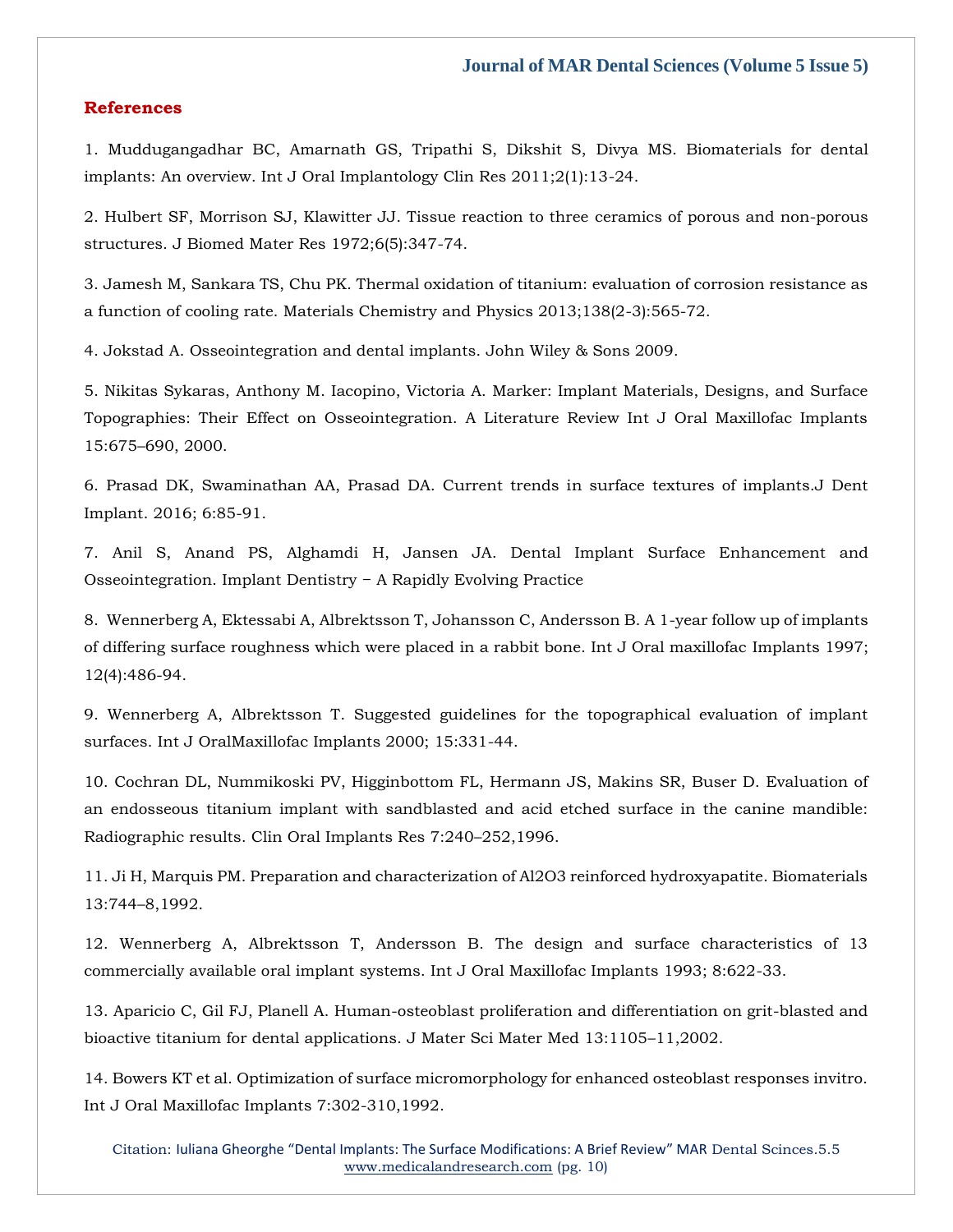[15. Giovanna Orsini, Bartolomeo Assenza: Surface Analysis of Machined Versus Sandblasted and Acid-](https://www.google.com/search?q=Surface+Analysis+of+Machined+Versus+Sandblasted+and+Acid-Etched+Titanium+Implants.+&sxsrf=ALiCzsbwGRV4SVdoX3RGy3xmro5er__gVQ%3A1653721520285&ei=sMmRYq-IC8zgz7sPku61kAs&ved=0ahUKEwivoJLe0IH4AhVM8HMBHRJ3DbIQ4dUDCA4&oq=Surface+Analysis+of+Machined+Versus+Sandblasted+and+Acid-Etched+Titanium+Implants.+&gs_lcp=Cgdnd3Mtd2l6EAwyBggAEB4QFjoHCCMQ6gIQJ0oECEEYAEoECEYYAFDJAljJAmDSBWgBcAB4AIABgAGIAYABkgEDMC4xmAEAoAEBoAECsAEKwAEB&sclient=gws-wiz)[Etched Titanium Implants. Int J Oral Maxillofac Implants 15:779](https://www.google.com/search?q=Surface+Analysis+of+Machined+Versus+Sandblasted+and+Acid-Etched+Titanium+Implants.+&sxsrf=ALiCzsbwGRV4SVdoX3RGy3xmro5er__gVQ%3A1653721520285&ei=sMmRYq-IC8zgz7sPku61kAs&ved=0ahUKEwivoJLe0IH4AhVM8HMBHRJ3DbIQ4dUDCA4&oq=Surface+Analysis+of+Machined+Versus+Sandblasted+and+Acid-Etched+Titanium+Implants.+&gs_lcp=Cgdnd3Mtd2l6EAwyBggAEB4QFjoHCCMQ6gIQJ0oECEEYAEoECEYYAFDJAljJAmDSBWgBcAB4AIABgAGIAYABkgEDMC4xmAEAoAEBoAECsAEKwAEB&sclient=gws-wiz)–784, 2000.

16. Klokkevold et al: early endosseous integration enhanced by dual acid etching of titanium: a torque removal study in the rabbit. Clin Oral Implants Res 12:350-357,2001.

17. Orsini G, Assenza B, Scarano A, Piatteli M, Piatteli A. Surface analysis of machined versus sand blasted and acid etched Ti implants. Int J Oral Maxillofac Implants 2000; 15(6):779-84.

18. Wennerberg A, Albrektsson T. On implant surfaces: A review of the current knowledge and opinions. Int J Oral Maxillofac Implants 2010;25(1):63-74.

19. Jimbo R, Sawase T, Baba K, Kurogi T, Shibata Y, Atsuta M. Enhanced initial cell responses to chemically modified anodized titanium. Clin Implant Dent Relat Res 2008; 10:55-61.

20. Hayakawa T, Yoshinari M, Nemoto K, Wolke JG, Jansen JA. Effect of surface roughness and calcium phosphate coating on the implant/bone response. Clinical Oral Implants Research. 2000 Aug;11(4):296- 304.

21. Coelho PG, Cardaropoli G, Suzuki M, Lemons JE. Histomorphometric evaluation of a nanothickness of bioceramic deposition on endosseous implants: A study in dogs. Clin Implant Dent Rel Res 2009; 11(4):292-302.

22. Mohammadi S, Esposito M, Hall J, Emanuelsson L, Krozer A, Thomsen P. Long term bone response to titanium implants which were coated with thin, radiofrequent, magnetron-sputtered hydroxyapatite in rabbits. Int J Oral Maxillofac Implants 2004; 19(4):498-509.

23. Meirelles L, Melin L, Peltola T, Kjellin P, Kangasniemi I, Currie F, et al. Effect of the hydroxyapatite and the titania nanostructures on the early in vivo bone response. Clin Implant Dent Rel Res 2008; 10(4): 245-54.

24. Schliephake H, Scharnweber D, Dard M, Sewing A, Aref A, Roessler S. Functionalization of dental implant surfaces using adhesion molecules. J Biomed Mater Res B Appl Biomater. 2005; 73:88–96.

25. Stigter M, Bezemer J, de Groot K, Layrolle P. Incorporation of different antibiotics into carbonated hydroxyapatite coatings on titanium implants, release and antibiotic efficacy. J Control Release. 2004; 99:127–137.

26. Huang YC, Simmons C, Kaigler D, Rice KG, Mooney DJ. Bone regeneration in a rat cranial defect with delivery of PEI-condensed plasmid DNA encoding for bone morphogenetic protein-4 (BMP-4). Gene Ther. 2005; 12:418–426.